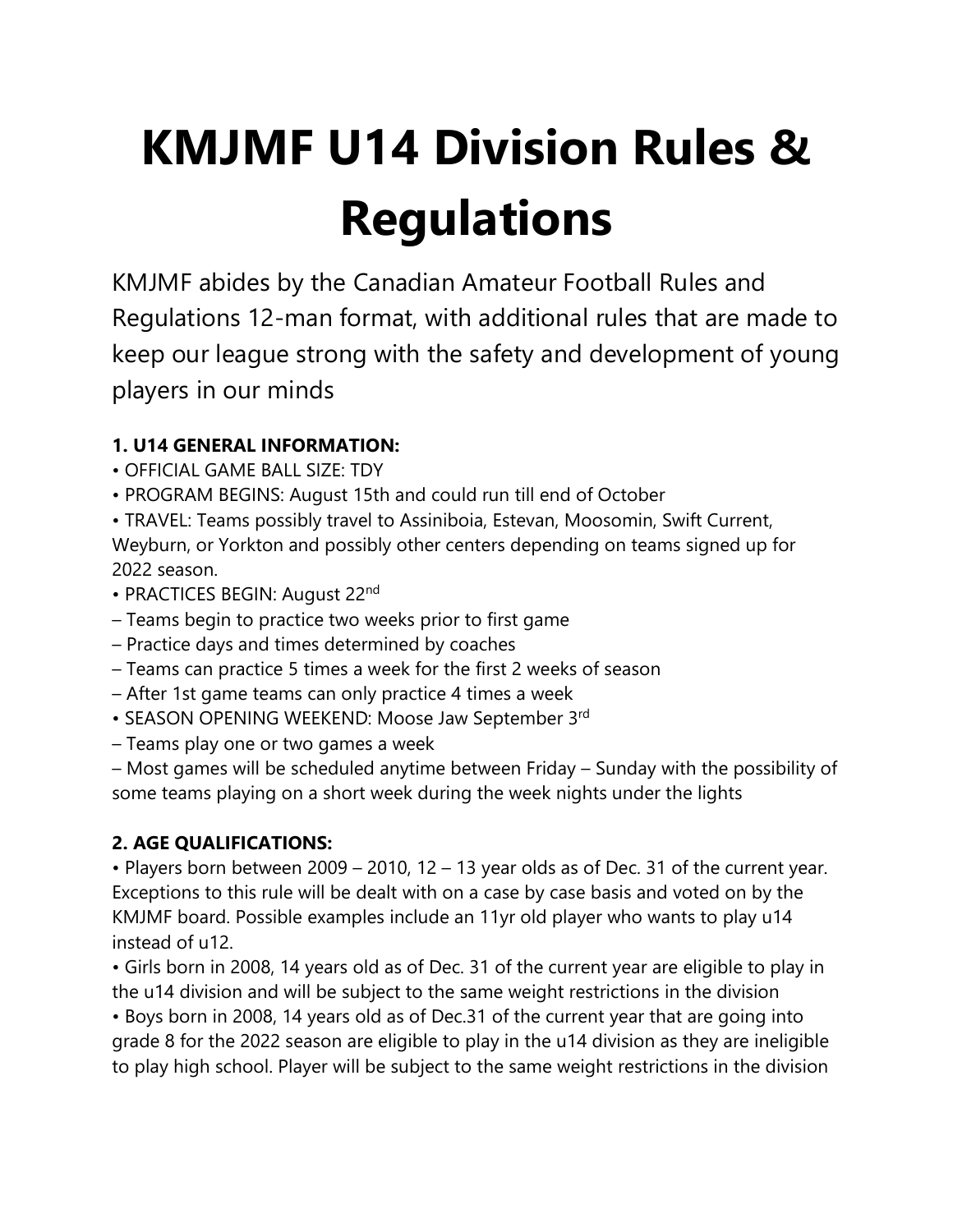#### **3. WEIGHT RESTRICTIONS:**

• KMJMF does not support or condone the loss of weight to play any sport.

• The weight limit to play all positions and carry the football is 140lbs and under.

• Players over 165lbs. are limited to offensive tackle, guard or center positions and must wear #50 – #69. There are no exceptions.

• See Special Teams sections #14, #15, #16, and #17 for other weight restrictions

• Any player found in violation of weight restriction rules will be ejected from the game and suspended for the next game. The head coach will also be removed from game and suspended for one game.

### **4. OFFICIAL PLAYER WEIGH INS:**

• All players will be officially weighed once before playing in their first game of the regular season. Players are ineligible to play unless they have been officially weighed.

- Players are not eligible to re-weigh in following first game.
- All players will be weighed in wearing shorts and a T-shirt, with no shoes.
- A league executive board member must be the one weighing and recording weights.
- Both head coaches must be present while weighing both teams.

• Both head coaches and the board member must sign the weight sheet before it is official.

• A picture of the official weigh in sheet must be sent to KMJMF if conducted out of town.

• Official weigh in sheets must be handed in to KMJMF

• KMJMF does not condone the encouragement of players cutting weight, any coach found to be encouraging this dangerous practice will be subject to league discipline.

# **5. PLAYER CONTACT DURING PRACTICES:**

• With player safety in mind KMJMF is limiting full tackle contact between players during practices. We want to encourage coaches to teach proper tackling not just through full contact drills, but also with the use of proper equipment such as tackle halos, bags etc. • During the first 2 weeks of practice teams are permitted to have full player on player tackling contact for 2 practices during the week.

• After the first game of the season teams will only be permitted to have full player on player contact drills during one practice a week.

• Offensive Line and defensive line play is full contact for blocking, try not to go to ground

• These restrictions are to limit players making full contact and going to the ground. Teams are to play to "THUD" during all other practices during the week.

# **6. NUMBER OF PLAYERS AND FAIR PLAY RULES:**

• Player participation shall be 12 players on and 12 players off when rosters permit.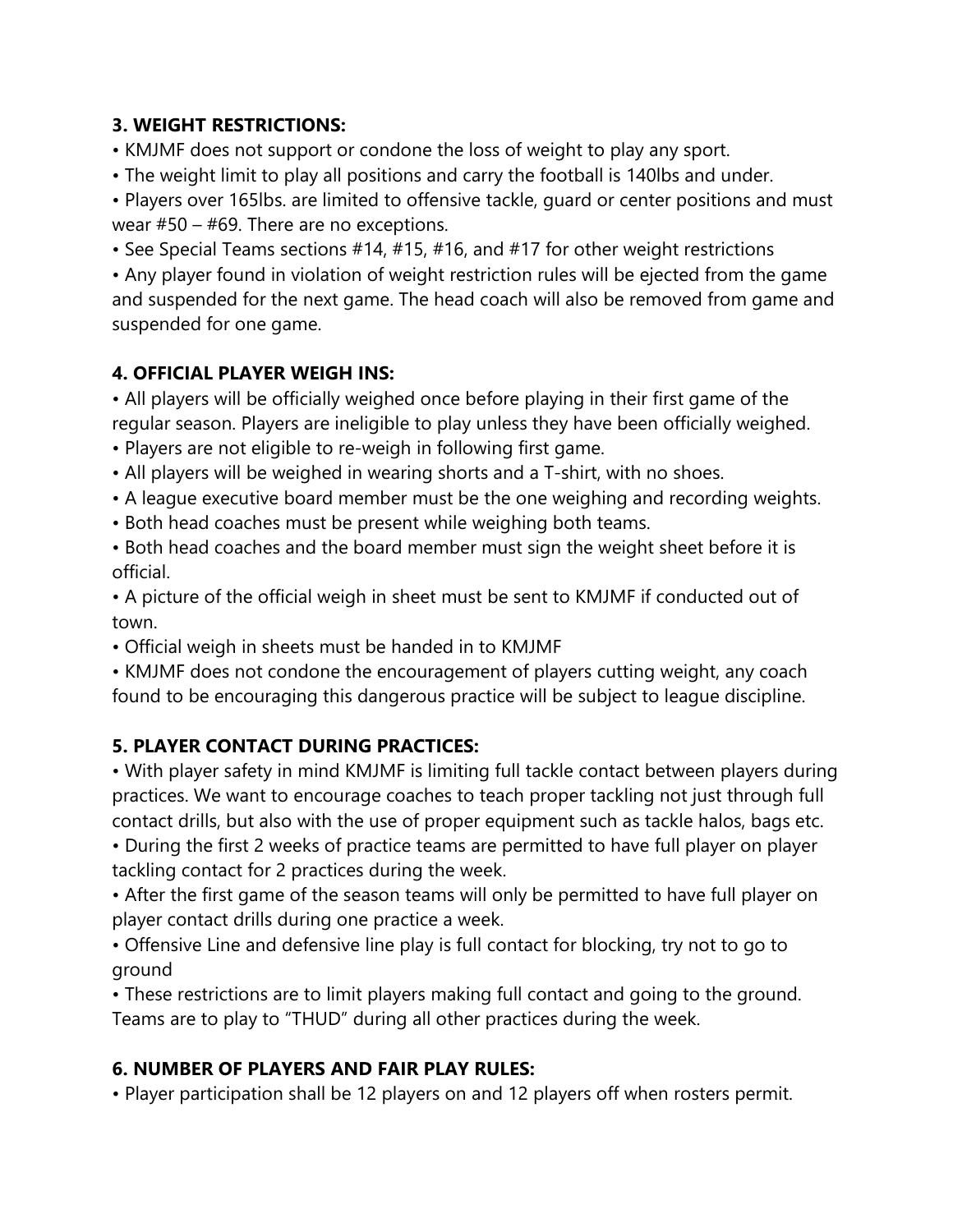• Coaches must fill out and submit a coach's game sheet to the designated league official, as well as the opposing Head Coach with player numbers, offense/defense designation for the game that the teams will follow for both halves of the game. • If teams do not have enough players for 12 on 12 off, two way players will be permitted

• The coach of the team that has to have a player playing two ways must explain this to the opposition coach. That opposition coach has the opportunity to play a player both ways as well. A coach must tell the opposition coach the number of the player playing two ways.

• No player can play more than three series in a row. Example – Player plays on offense and stays on for defense, that player can remain for the next offensive series and must come off before the next defensive series. 2 way players are not an opportunity to play your top players the entire game, multiple players must be rotated in the 2 way spots. Any player found in violation of 2 way rule will be ejected from the game and suspended for the next game. The head coach will also be removed from game and suspended for one game.

• Any player can play both ways as long as they are not overweight.

• Players can play one side of the ball in one half of the game and may change to the other side of the ball in the other half.

• After half time if a team should have a 29+ point lead, upon a coach's agreement, they are allowed to make roster adjustments

• This is a youth football league with the purpose of developing young players, any coach that willfully runs the score up on teams by leaving their best players in at skill positions will be subject to possible disciplinary action. Coaches control the game as much as players and we want to see coaches displaying sportsmanship towards their opponent.

#### **7. ROSTERS:**

• All teams are required to hand in and email a roster sheet to KMJMF.

• Roster must be emailed in at least 2 days prior to first game.

• Roster must then be handed in to the KMJMF before the start of your 1st home game in Moose Jaw. Paper copy must be signed by head coach verifying the information is correct.

• Rosters must be submitted (email & paper) on the form provided to you by KMJMF. It must include player names, number, weight and birthdate along with all coaching staff, trainers, etc. Only coaching staff, trainers, etc. are allowed on the sideline.

• Rosters must be submitted in numerical order for announcing purposes

• League rosters will be provided to each team by KMJMF with player's name, number, weight, and birthdate along with all coaching staff, trainers, etc.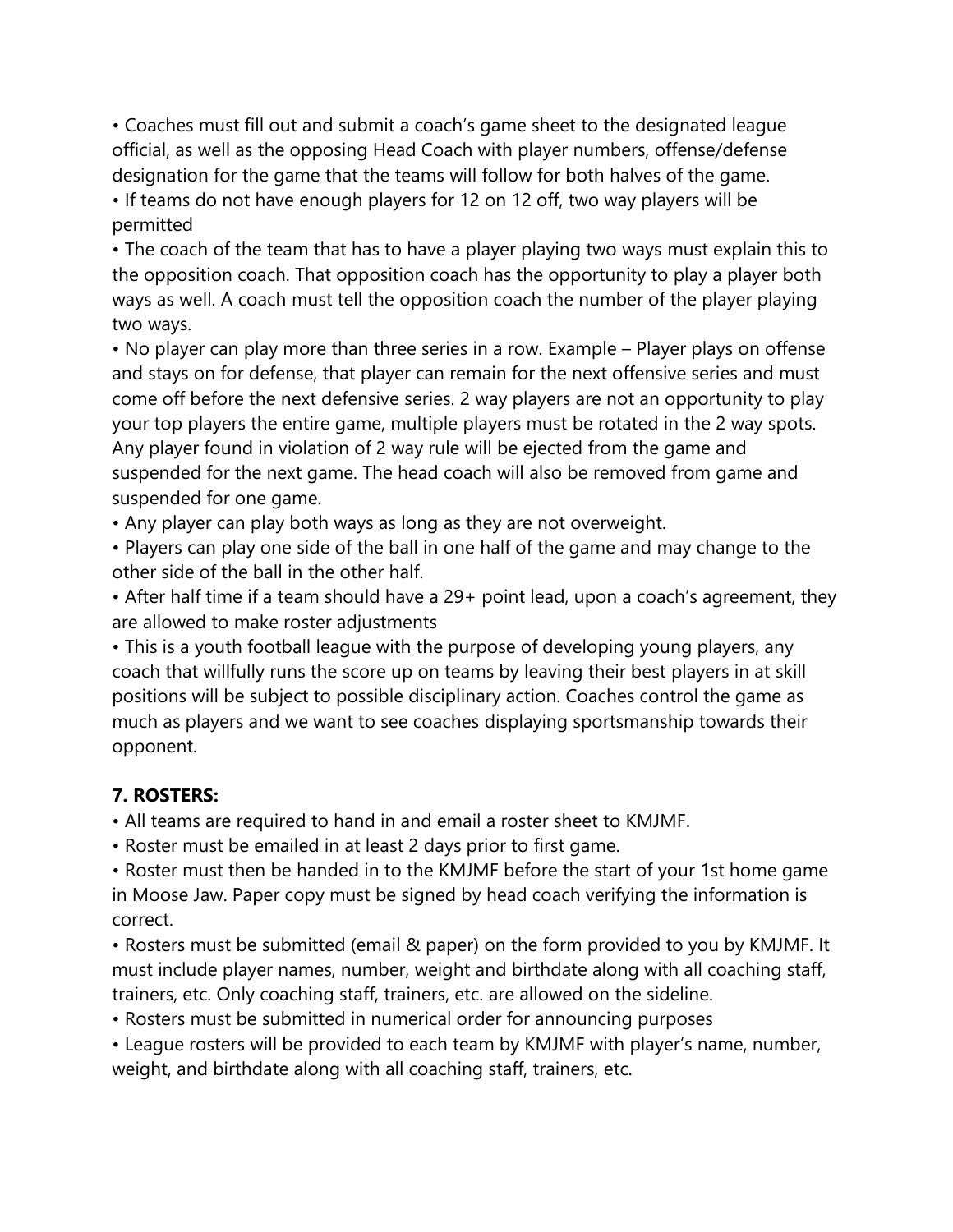- All rosters will be available on the KMJMF website.
- Team rosters can have a max 40 players.

### **8. GAME DAY CONDUCT:**

- Home team supplies all volunteers needed for games
- Home team supplies Game Ball TDY is the official ball in U14

• Teams are to be called out to their side lines before the game for the singing of the National Anthem.

• Home team has choice at the start of the game – Chosen by Captains

• Two timeouts per team per half of one minute duration. Administered by the referee. One coach and trainer per team can enter the field of play during timeout, regardless of what team called the timeout. Coaches and trainers must leave the field of play when instructed by the Referee.

• Game Lengths: All KMJMF games will consist of four quarters of 12 minute durations of stop time.

• No overtime will be played during the regular season

• Overtime will be played in the Playoffs until a winner has emerged from the game

#### **9. U14 PLAYOFFS:**

• PLAYOFFS: All teams make the playoffs

• TRAVEL: Teams possibly travel to Estevan, Assiniboia, Moosomin, Swift Current, Weyburn or Yorkton

- 12 on 12 off: Fair Play, no 2 way players (If roster allows)
- PLAYOFF FORMAT: To be determined once amount of teams is finalized
- \*\* NOTE\*\* If any Moose Jaw team is in the finals, the game will

be played in Moose Jaw regardless of the team's seed. All Bowl games are business sponsored and will be played in Moose Jaw. Scheduling will try to be flexible to work around other scheduling issues, hockey, high school football, etc.

• PLAYOFF OVERTIME FORMAT:

– Home team has choice of Offence, Defense or which end to defend. The first of two mini games start on the defending team's 35 yard Line

– Both teams have two possessions on Offense, if necessary.

– If game remains tied, another set of mini games are played until there is a winner.

• THE TIF BREAKING RULES FOR LEAGUE STANDINGS:

– A win is worth 2 points, tie is worth 1 point, loss is 0 points. Win/loss record. Most points.

- Record between tied teams in head to head games.
- Difference in points for/against in games head to head.
- Win/loss record of tied teams against the highest finishing common opponent.
- Difference between points for/against of tied teams against highest finishing common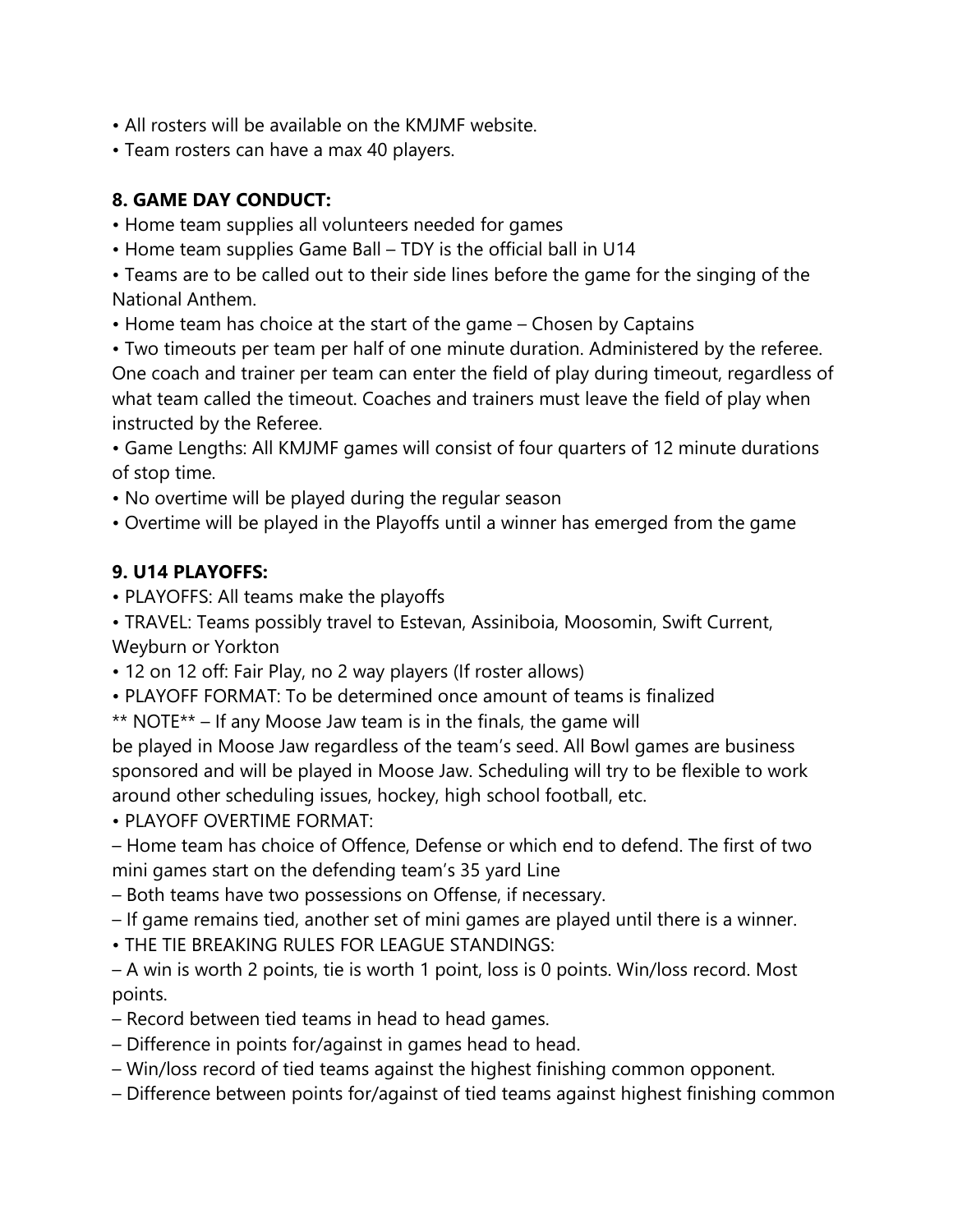opponent.

– In the case of a three way tie between teams the above process will be used to determine

who finishes in first place. Once the 1st place team has been determined the remaining two teams will be considered tied for 2nd place and we will repeat the above process, starting at the top to determine who finished 2nd

# **10. CLOCK OPERATION:**

- All games played in Moose Jaw will have the clock operated by a referee
- All KMJMF U14 games will consist of four quarters of 12 minute duration of stop time.
- HEAD OFFICIAL SIGNALS (WHITE HAT):
- Start Clock: Winding arm like clock
- Stop Clock: Two arms above his head waving back and forth
- STOP TIME: The clock will stop in all of these situation
- Injuries: Clock starts again on the Head Referee's sign
- Measurements: Clock starts again on the Head Referee's signal

– Moving the yard sticks / Setting them: Clock starts again on the Head Referee's signal

– Lengthy Referee Conferences: Clock starts again on the Head Referee's signal -

Penalties: Clock starts again on the Head Referee's signal- Change of Possession: Clock starts again on Head Referee's signal

– Scoring plays: After a score the clock starts on Head Referee's signal when the ball is snapped on first possession

- 3 MINUTE WARNING: Last 3 minutes of 2nd and 4th Quarters the clock stops for
- Incomplete pass: Clock starts again on the Head Referee's signal
- Player carries ball out of bounds: Clock starts again on the Head Referee's signal
- When the referee blows a play dead: Clock starts again on the Head Referee's signal
- Injuries: Clock starts again on the Head Referee's signal
- Measurements: Clock starts again on the Head Referee's signal
- Moving the yard sticks / Setting them: Clock starts again on the Head Referee's signal
- Lengthy Referee Conferences: Clock starts again on the Head Referee's signal
- Penalties: Clock starts again on the Head Referee's signal
- Change of Possession: Clock starts again on the Head Referee's signal

– Scoring plays: Clock starts on any officials signal once touched by receiving team or kicking team once passes the 10 yards.

• MERCY RULE: If at any time a team is behind by 35 + points, the clock will be straight time. Clock only stops for

– Injuries: Clock starts again on the Head Referee's signal

– Lengthy Referee Conferences: Clock starts again on the Head Referee's signal

– Scoring plays: Clock starts on any officials signal once touched by receiving team or kicking team once passes the 10 yards.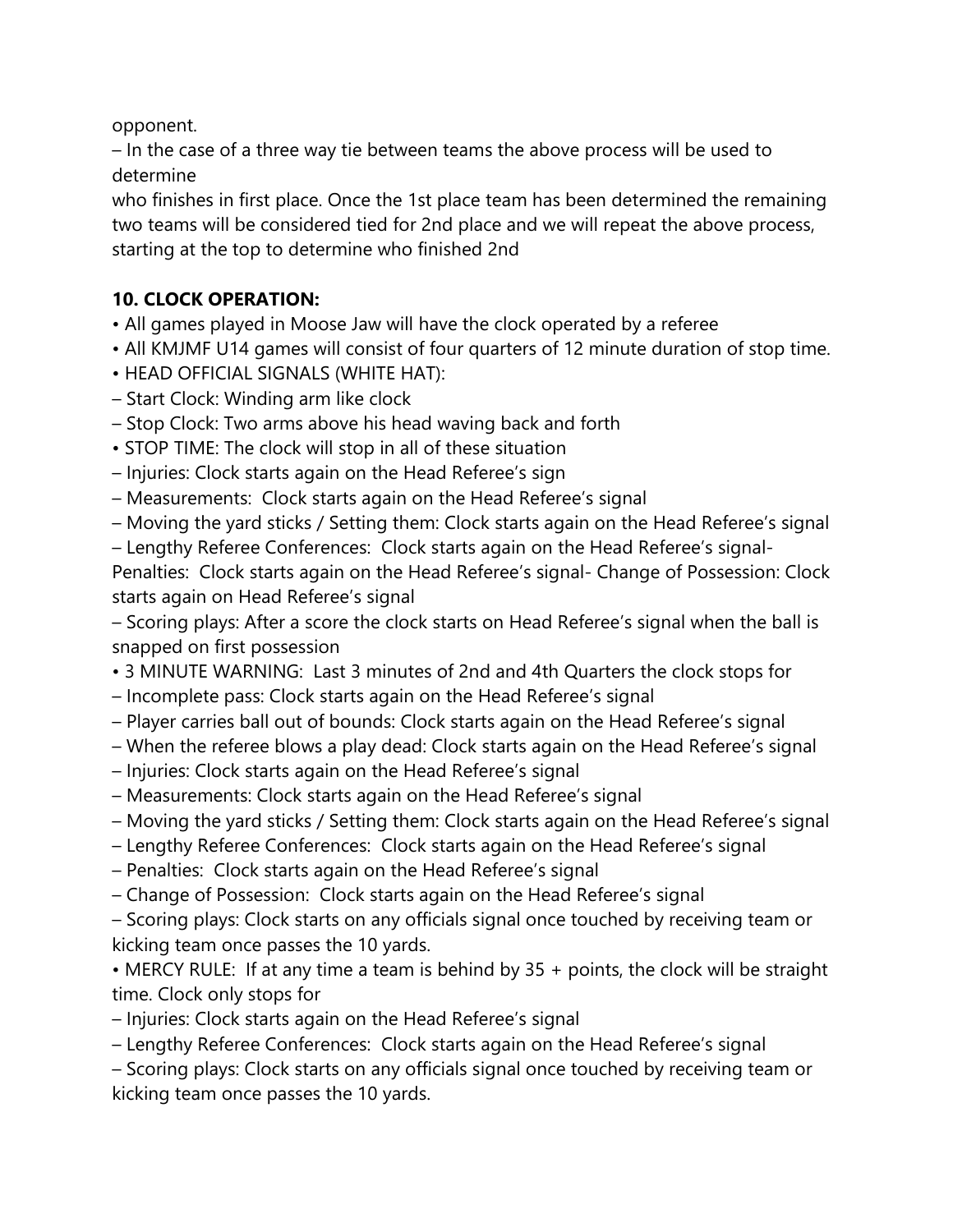#### **11. OFFENSIVE PLAYERS ON THE LINE OF SCRIMMAGE:**

• All teams must have 5 players on the line of scrimmage at snap

• Teams can have 3 offensive linemen and 2 skill players on the line of scrimmage at snap

• Teams can also have 5 offensive linemen as their 5 players on the line of scrimmage. If the tackles are over 140lbs ball carrier weight limit they are ineligible receivers and must wear proper offensive linemen numbers ( $#50 - #69$ ). Players or coaches must inform the refs when on the field in eligible positions, so the defense is made aware.

• Examples of the various offensive lines that are eligible are under the printable sheets tab.

### **12. POINT(S) AFTER A TOUCHDOWN:**

• The ball will be positioned on the 5yrd line in the centre of the field.

- 1 points will be awarded if a team kicks the ball through the uprights.
- 2 point will be awarded if a team runs or passes the extra point across the goal line.

# **13. FIELD GOAL / PUNT – LONG SNAPPER PROTECTED:**

- The long snapper is protected, defenders cannot line up on top of center
- Any forceable hit on a unprotected long snapper will result in a 15 yard penalty

#### **14. KICKOFF RULES:**

• Players must line up 1 yard off the line of scrimmage and cannot run until ball is kicked off. No running starts allowed

• No players over the 165lb weight limit are allowed on the kickoff team

# **15. KICK RETURN:**

• Only players under the 140lbs weight limit can be back returning kicks.

• No players over the 165lb weight limit are allowed on kick return team

• Any player that is within the defensive weight limit of up to 165lbs can only be on the front line of kick return. They must be lined up no more than 11 yards from the ball at kick off.

#### **16. PUNT RETURN:**

• Only players under the 140lbs weight limit can be back returning kicks.

• Any player that is within the defensive weight limit of up to 165lbs should not be in any position to get the ball on the return team. If a player over the weight is put in a position where he is dropping back to block and picks up the ball this is considered breaking the weight rules. Ensure this does not happen or suspension can occur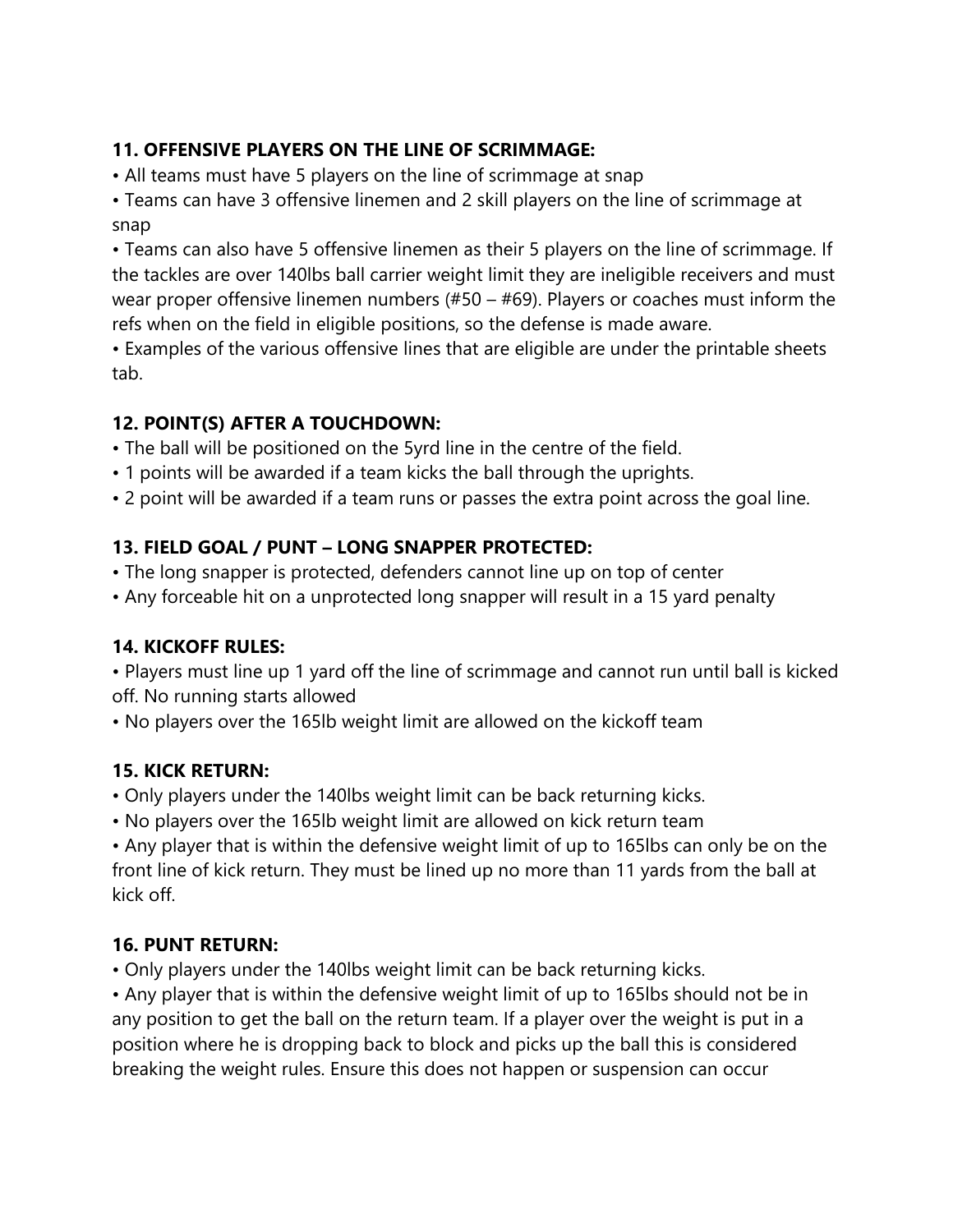#### **17. KICKERS / PUNTERS:**

• Kickers and Punters must be under the ball carrier weight of 140lbs. No exceptions

#### **18. CUT BLOCKING:**

• Cut blocking is banned anywhere on the field

• Any block that is an attempt to go low towards the knees of a defender will result in a 15 yard personal foul penalty being called

### **19. ELECTRONIC DEVICES:**

• Teams will be PERMITTED to use electronic devices during games for film purposes on the sidelines – tablets, cell phones etc.

• Teams will be PERMITTED to use headsets with mics connected to their Quarterback or one defensive player's helmet for play calling. Only one player on the field may have the mic in their helmet at any given time. If a team is caught with multiple player's mic'd up on the field at the same time the Head Coach will be removed from the game and suspended for the following game and the team will lose the ability to use the head sets during the head coach's suspension.

# **20. KMJMF SHARED HUDL ACCOUNT GUIDELINES:**

KMJMF provides a shared hudl account that all teams share for game film. All teams will have access to all games played during the season. The account is for COACHES or MANAGERS ONLY. No players are to be added to the account. Teams must abide by the following rules or they will lose their access to hudl and face possible discipline action.

• Home team is responsible for recording the games and uploading it within **24hrs** of the game

• Games should be recorded on a camcorder with a tripod so the video is good quality and so it is not shaking all over from someone holding the camera in the air. The game should be recorded at an elevated level, not ground level

• Games need to be recorded in a play by play style, not a steady stream. Start to record when the offense or special teams break the huddle and record the play until 4-5 seconds following the whistle blowing it dead

• Camera should be zoomed in just enough that we can see all 12 or 9 players on the field at the start of the play and then follow the ball. Do not be so far zoomed in we only see the box players or so zoomed out we can't see the play

• A break down on how to add coaches and upload film is on the KMJMF website under the League Info tab – Printable Documents

• If a center breaks the hudl guidelines and does not record or share film they will be eliminated from the group and receive no film for the remainder of the season and discipline will be handed out to the head coach of the team resulting in suspension.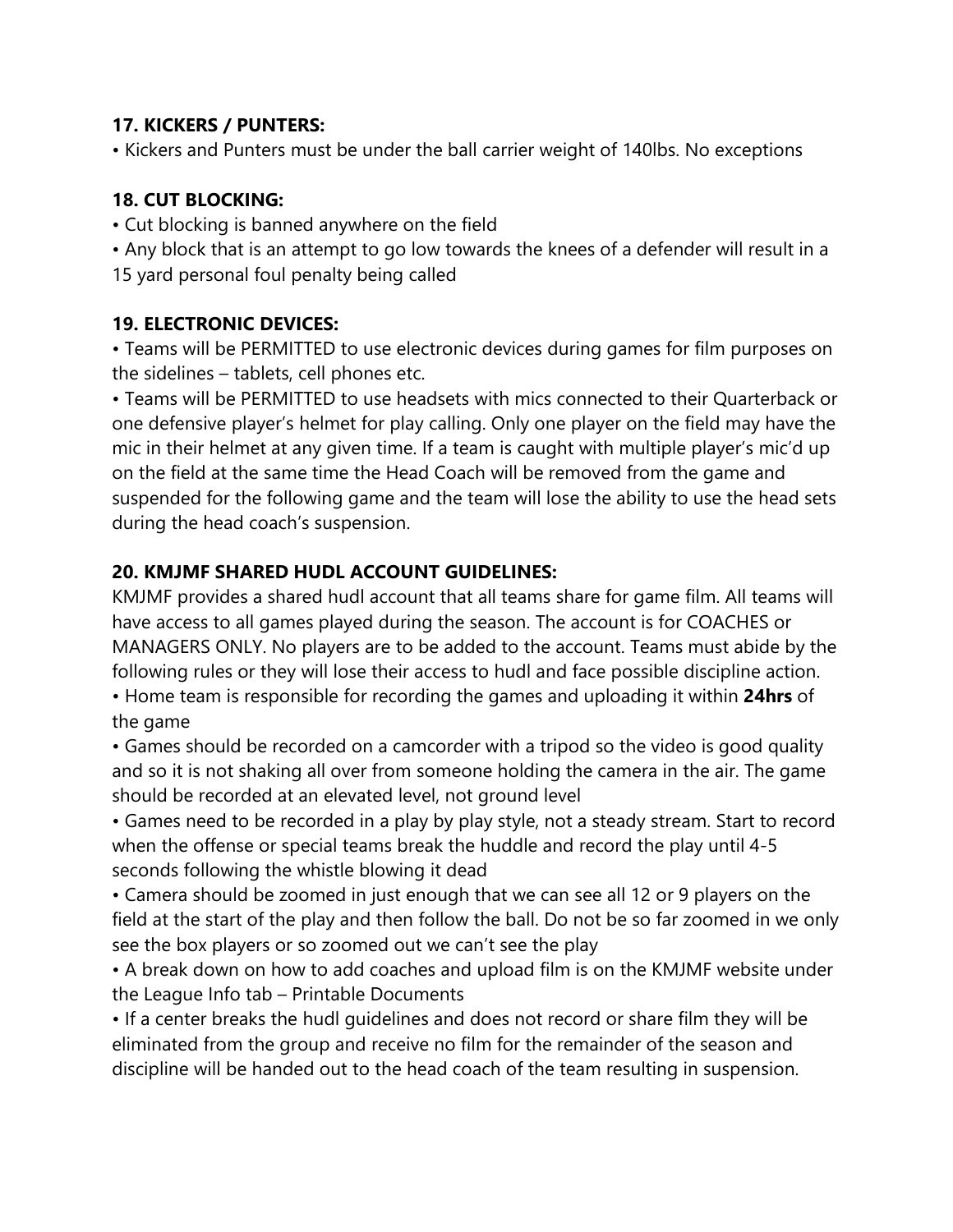# **21. PLAYER / TEAM CELEBRATIONS:**

Football is supposed to be fun so KMJMF will allow player celebrations with a zero tolerance for taunting other players. Have fun celebrating big plays but know the limits. Teams are NOT PERMITTED to celebrate when up by more than 28 points, this will be considered taunting.

- Celebrations Allowed
- High Stepping or diving into the end zone when scoring touchdowns
- Player or team celebrations in the end zone after a touchdown, dances etc

- Player spiking the ball or spinning it on ground after scoring touchdown. Players must go get the ball after and give it to the ref following the celebration.

- Big plays not resulting in a touchdown can still be celebrated with teammates and players can signal first down, flex to the crowd or their bench etc but are not permitted to spike or spin the ball to keep the game moving or it could result in a delay of game penalty

- Defensive players are permitted to celebrate with their teammates after a big hit, sack, interception etc but must do so in a manner that they are not in any way standing over or pushing into any player from the other team. If a player is down injured on the play then zero celebrating should take place or this could result in taunting.

• Celebrations Not Allowed

- High stepping in the end zone and looking back pointing a finger or the football at another player, this is taunting and the touchdown will be called back on the spot foul.

- Any throat slashing gesture at any point of the game
- Standing over any player on the ground looking down on them or flexing on them
- Flipping the ball or spiking it towards any player from the other team
- Any sort of comments directed at the other team during celebration.

#### **22. LEAGUE DISCIPLINARY BOARD:**

• KMJMF will have a Disciplinary Board that will have final say on league discipline for any game incidents, and player / coach ejections that require further review during the season.

• The Disciplinary Board will consist of one member from each center that competes in the KMJMF league. That centers member cannot be a coach or a league board member. A preferred member would be a referee from each center.

• The Disciplinary Board will review all available evidence and may ask the coaches and players involved for statements regarding the incident in question.

• The final say on disciplinary action will come from KMJMF's Officiating Consultant after reviewing the evidence and discussing the course of action with the Disciplinary Board

• There will be no appeals allowed following the Disciplinary Boards final decision.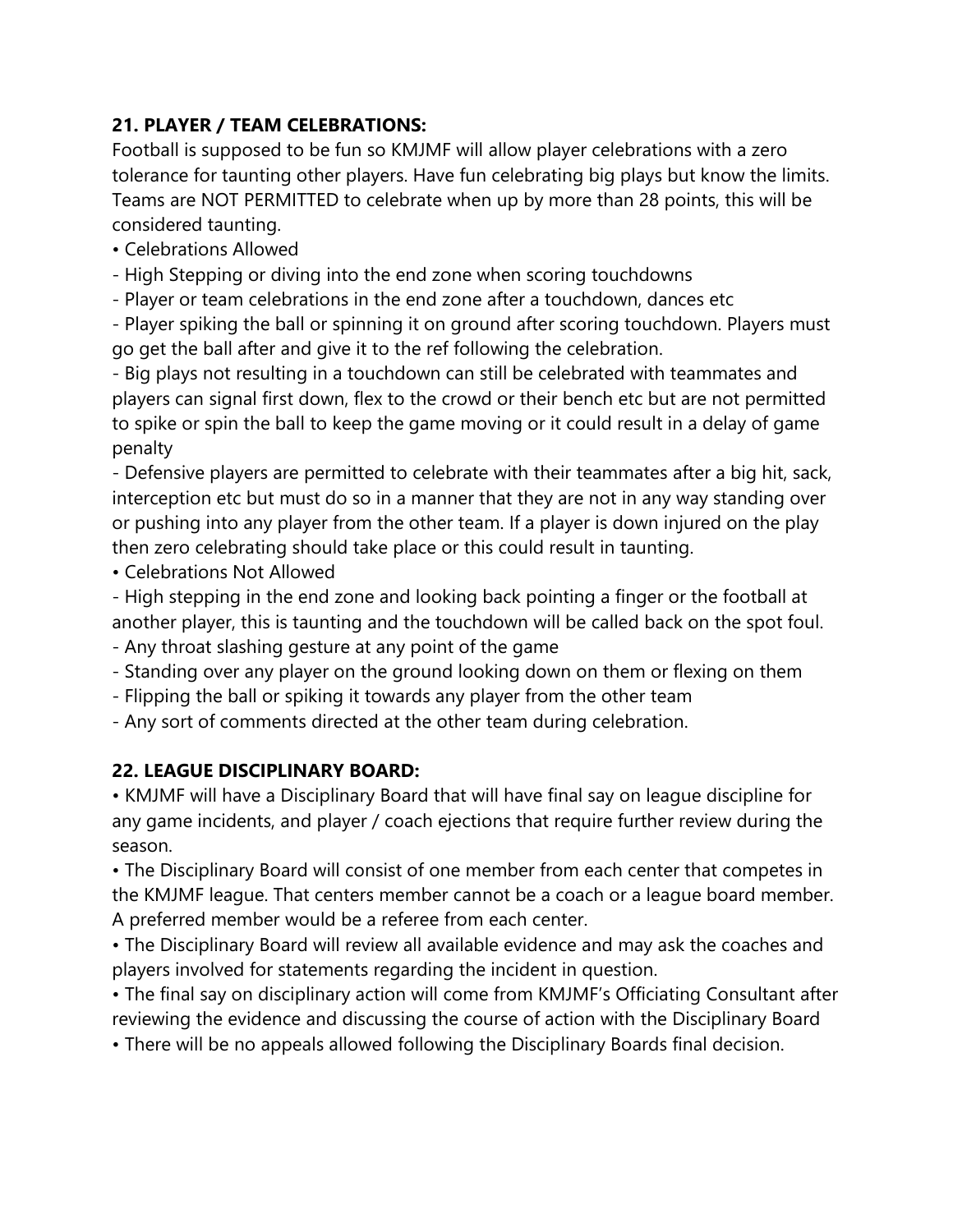#### **23. GAME INCIDENT:**

• If an incident occurs within a game, the KMJMF Game Incident Report is to be filled out within 24 hours of the incident by the head referee of the game where the incident occurs

• An email of the report must be sent to the KMJMF's Officiating Consultant who will then send out the info to the league Disciplinary Board for discussion on discipline.

• The Disciplinary Board reviews all information, including game film and/or fan submitted videos of the incident (these must be submitted within 48 hours of the incident)

• Information is reviewed and actioned upon within 72 hours of the KMJMF Incident Report being received

# **24. GAME EJECTIONS:**

• Any player, coach, or team official that is ejected from the game must leave the field immediately and may not return to the field area for the remainder of the game.

• Any player, coach, or team official that is ejected from the game will be subject to further disciplinary action including possible suspension pending a Disciplinary Board review.

• A review by the Disciplinary Board will be done on a case by case manner to decide the severity of the punishment or suspension

• The Disciplinary Board will review all available evidence and may ask the coaches and players involved for statements regarding the incident in question.

• The final say on punishment following the review will come from KMJMF's Officiating Consultant after reviewing the evidence and discussing the course of action with the Disciplinary Board

• There will be no appeals allowed following the Disciplinary Boards final decision

# **25. REPEATED PLAYER INCIDENTS**

• If a player is found in violation of an offense where a game suspension is received, the game suspension will be served the next game (Regular season and/or playoffs) • If a player is found a second time in violation of an offense where a game suspension is received, the player will receive a two game suspension to be served the next two games (Regular season and/or playoffs)

• If a player is found a third time in violation of an offense where a game suspension is received, they are expunged from the league for the current season

# **26. KMJMF – GAME & PRACTICE FIELDS:**

• No Smoking / Vaping / Chewing tobacoo anywhere on the greenspace in & around any of the Game or Practice Fields. Person's may be asked to leave the field & further discipline action can occur